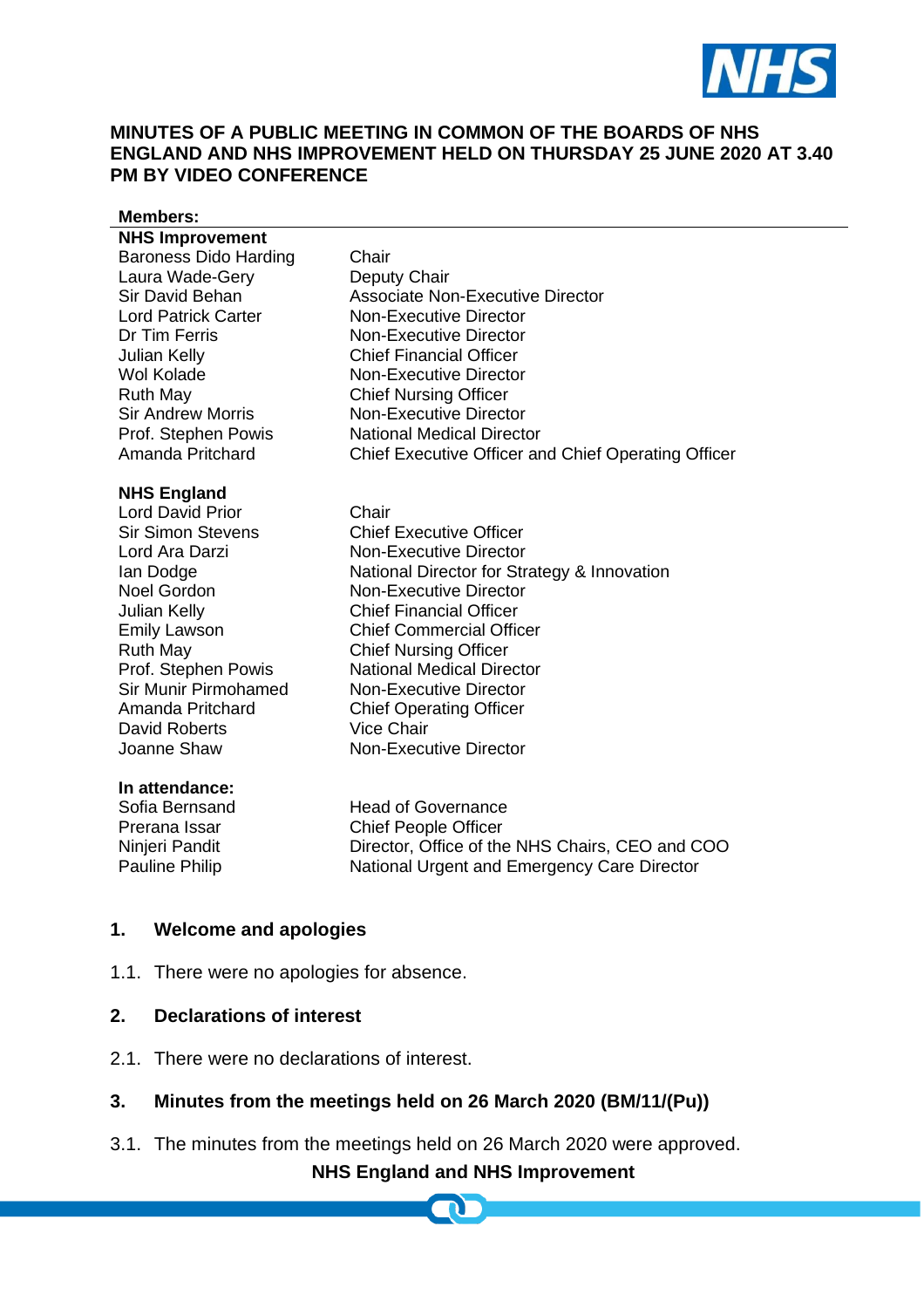# **4. Chair's reports (verbal update)**

4.1. The Chair of NHS England highlighted the healthcare challenges that were facing the country and on behalf of both Chairs thanked NHS staff for the extraordinary work that was being done across the NHS.

# **5. Chief Executive's Report (verbal update)**

- 5.1. The Chief Executive, Simon Stevens, noted the enormous amount of work that had taken place across the NHS since the last public Board meeting on 26<sup>th</sup> March. Since the start of the pandemic every patient requiring treatment for COVID-19 in England had received hospital care. On 26<sup>th</sup> March there had been approximately 5,300 coronavirus positive patients in hospitals in England but a fortnight later this number had reached almost 19,000. The number of coronavirus patients in critical care had also almost tripled. On behalf of the Boards, he paid tribute to NHS staff across the country who under enormous pressure had displayed extraordinary dedication, skill and agility in treating over 100,000 COVID-19 positive in patients, most of whom where older and vulnerable people.
- 5.2. It was noted that Sunday 5<sup>th</sup> July marked the 72 anniversary of the NHS. On the Saturday, people across the country would be remembering those who had sadly lost their life in the pandemic. On Sunday, 5 July a final country-wide "clap of thanks" would take place, where NHS workers would also pay tribute to everyone in the country who had helped the NHS in turn help them.
- 5.3. Looking ahead, the Chief Executive highlighted the enormous task that the NHS now faced in restarting those services that inevitably had to be deferred whilst dealing with the huge increase coronavirus cases. Consideration was therefore being given to how this could be done in a continuing era of COVID-19. Plans for the NHS Phase 3 response covering the period July – March 2021 were envisaged to be published in July.
- 5.4. It was noted that since the 30 January, the NHS had been operating on a level 4 National Incident Level. This was the longest sustained national emergency response in the history of the NHS. Provided there was a continued steady reduction in coronavirus cases during July the intention was for the NHS to stepdown probably to a level 3 National Incident Level at the end of July.
- 5.5. Since the start of the pandemic many other aspects of the health service had continued, and the Chief Executive thanked General Practitioners (GPs) for their work and noted that 98% of GPs had joined the new primary network contracts. He also thanked trusts and Clinical Commissioning Groups across the country for the financial discipline that had been shown during 19/20. Accounts would be laid before Parliament in due course but as audit work was coming to a conclusion it was apparent that the NHS would one again successfully deliver a revenue break even position, and the number of trusts reporting a deficit had halved, successfully meeting the target set at the start of the financial year. Once again the Mental Health Investment Standard had also been met, and in fact exceeded by over £200m.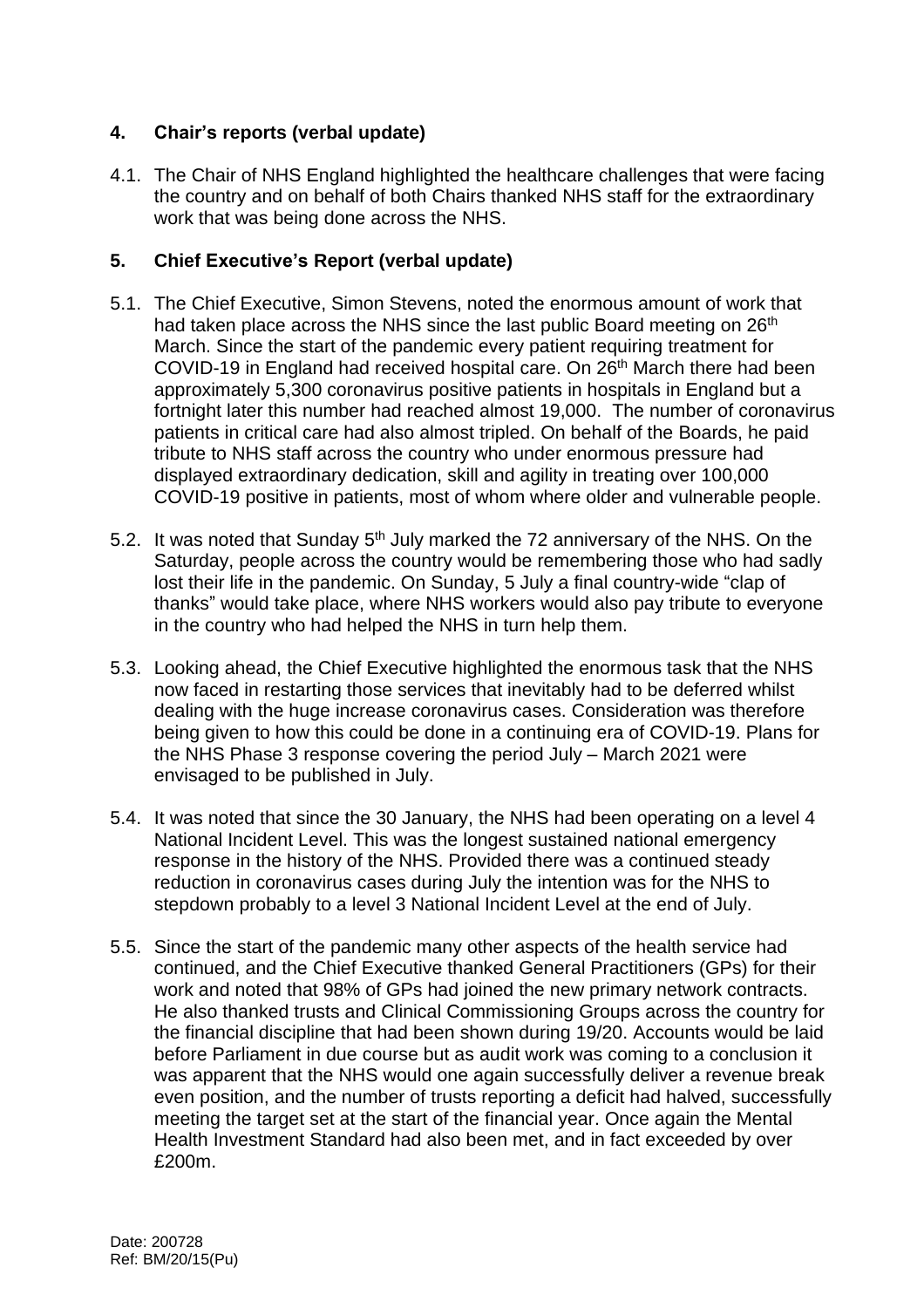5.6. As services were restarted it would be important that the NHS retain the innovative ways of working that had been introduced since the start of the pandemic. These included giving the go-ahead to national SABR radiotherapy rollout, approval of the second groundbreaking tumour-agnostic cancer therapy, use of at-home oximeters and spirometers and rapid RCTs to identify COVID treatments. As COVID-19 had also exposed health and social care inequalities addressing this would also be an important part in the redesign the new NHS.

### **6. Ongoing COVID-19 response and NHS recovery (BM/20/12(Pu)**

- 6.1. The Chief Operating Officer introduced the report and provided a summary of ongoing COVID response and NHS recovery work.
- 6.2. An update on urgent and emergency care was provided. There had been a significant decrease in the number of people attending A&E, however in April by a ratio of 14:1 this was more minor conditions that 'stayed away'. Although the level of critical care had returned to pre-COVID-19 levels overall attendance had not. The 111 services had played an important part in supporting this reduction and they had effectively redirected non urgent cases to alternative services where appropriate.
- 6.3. Urgent surgery had bene prioritised, with postponement of non-urgent elective care. There had also been a reduction in referrals.
- 6.4. Substantial progress had been made in redesigning outpatient care and there had been significant increase in the use of video and telephone consultations. While overall patient activity had been reduced, 46% of services delivered in March and April had been done virtually and the importance to maintaining this approach was noted.
- 6.5. The introduction of the NHS's 'Help Us To Help You' campaign launched in April had encouraged members of the public to come forward if they displayed worrying symptoms including for cancer, and the Chief Operating Officer reiterated the importance of not delaying seeking care when appropriate.
- 6.6. The scaling back of diagnostic activity had resulted in an increase in the number of patients waiting for a test. The challenge was to re-introduce capacity in a safe way whilst COVID-19 was still present. New infection prevention and control measures and Personal Protective Equipment (PPE) procedures had been introduced in line with PHE guidance to protect patients and staff, meaning it was therefore proving challenging to provide the same level of services as provided pre COVID-19.
- 6.7. Remote triage modelling had been introduced for primary care and new services had been introduced in all the other areas as well.
- 6.8. It was noted that work on mental health priorities and spending commitments set out in the NHS Long Term Plan had continued throughout the pandemic and together with partner organisations future mental health requirements were also being considered.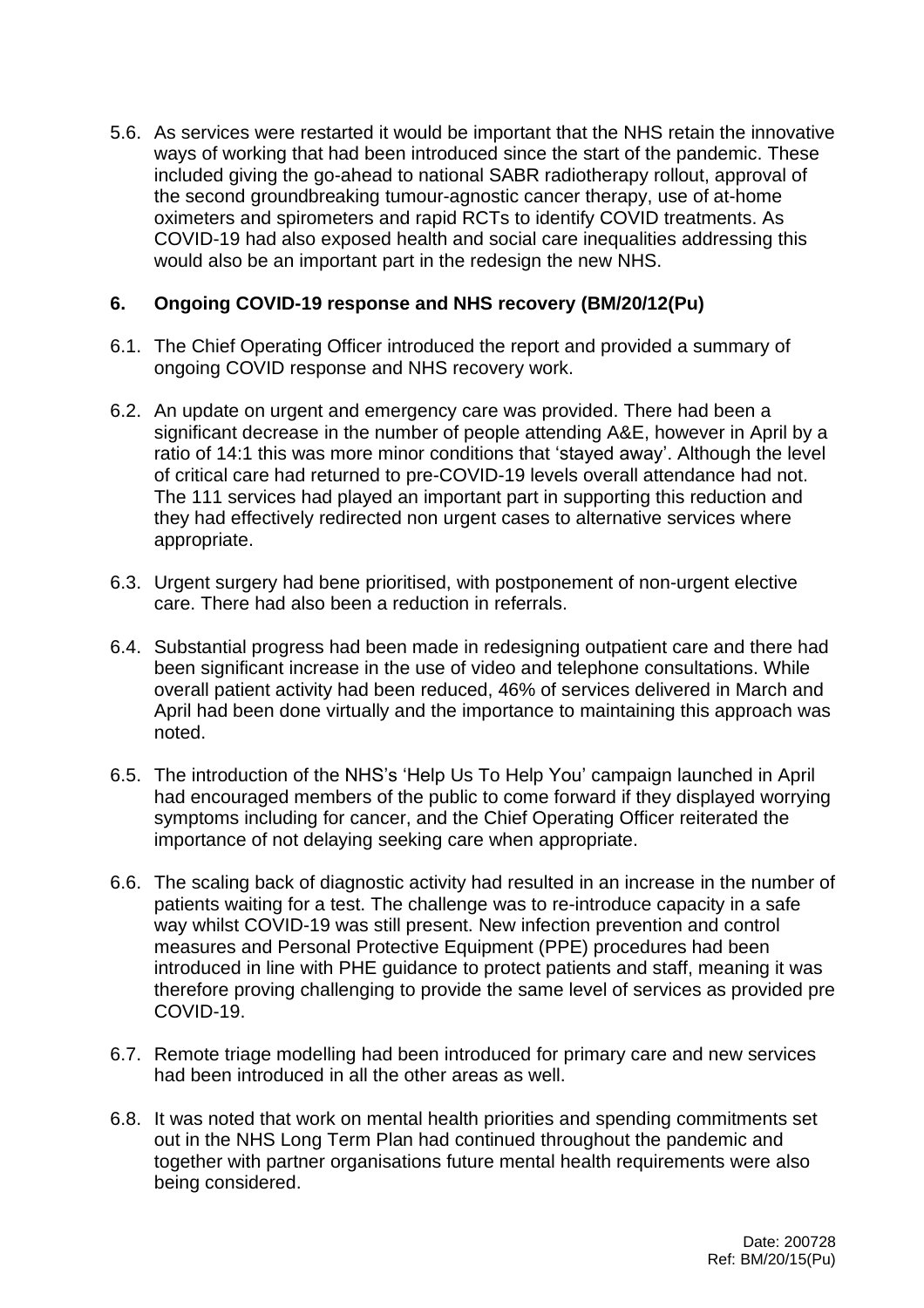- 6.9. In line with pre-COVID-19 plans, there had been in increase in discharges from specialist inpatient care in relation to people with learning disability and autism. A significant amount of work had also taken place to ensure that discharged patients received appropriate community support.
- 6.10.Considerable work was being undertaken with the regions to ensure clear restorations plans were developed across all the services. At a national NHS level, an incident cell structure had been introduced to support regions and systems in a number of key service areas. National clinical expertise had also being deployed to design, develop and implement best practices.
- 6.11.The Director of Urgent and Emergency Care also expressed gratitude to the ambulance services for their outstanding work and noted that they had recently met all six national standards.
- 6.12.The Chief Nursing Officer provided an overview of challenges encountered by nurses and midwifes since the start of the pandemic and expressed appreciation for the work of all nurses, midwives and care workers across the NHS.
- 6.13.The National Medical Director also paid tribute to his colleagues, doctors, clinical and non-clinical staff in providing and maintaining high level COVID-19 services to every patient who required treatment for the virus. He noted that although the NHS was now in a transition period there were still several thousand patients in hospital requiring treatment for COVID-19 and as the virus was anticipated to be present for the foreseeable future stressed the importance that everyone worked together to restarting services whilst balancing protection of patients and staff through good infection prevention and control.
- 6.14. An update on the RECOVERY trail (the randomised evaluation of COVID-19 therapy) was provided, which involved identifying beneficial treatments for people hospitalised with suspected or confirmed COVID-19. The trial, which involved 170 trusts around the country, was showing the benefits of a coordinated and joined up health system, as data was regularly being released and used by clinicians to identify alternative ways to treat patients. Considerable work was also taking place across the globe to develop a COVID-19 vaccine. Under the direction of PHE and NIHR, academic research studies were also taking place on testing strategies to better understand who to test and what a positive antibody test means in terms of immunity.
- 6.15.The Chief People Officer provided an update on work to support staff in a safe, confidential and accessible way.
- 6.16.The Boards thanked the Executives and their teams for their dedication and hard work and the success of the NHS COVID response.
- **7. Progress update on work programme addressing impact of COVID-19 on black, Asian and minority ethnic (BAME) staff and health inequalities (BM/20/13Pu))**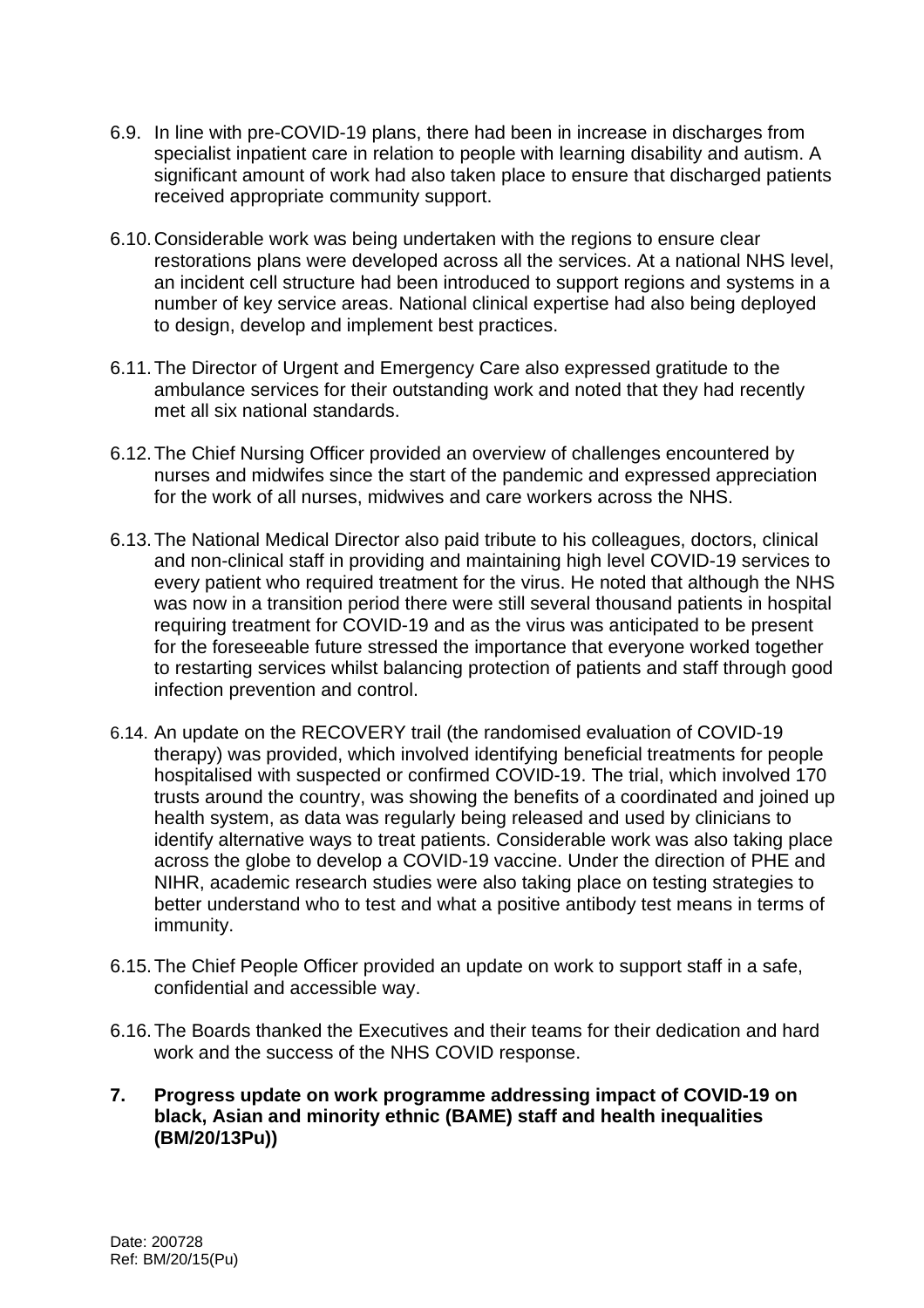- 7.1. The Chief People Officer provided a summary of how work to address the increasingly apparent disproportionate impact of COVID-19 on people from a Black, Asian and Minority Ethnic (BAME) background.
- 7.2. On 15<sup>th</sup> April, Simon Stevens had convened a meeting of leaders in healthcare and representative bodies to discuss the emerging evidence and consider stakeholders' plans of action to address the impact. Subsequently, a programme with five work streams had been developed. On 2 June Public Health England (PHE) published a review 'Disparities in the risk and outcomes of COVID-19' and two weeks later, PHE had issued a follow up report.
- 7.3. The Chief People Officer provided an overview of initiatives to protect BAME staff. A Local NHS employers were risk-assessing all staff at potentially greater risk. Local human resources directors had been offered support on how to undertake the risk assessment, potential mitigating actions. Other local initiatives included enhanced and targeted staff testing in line with PHE advice and a customised microsite which assisted organisations to educate their staff on areas such the appropriate use of PPE, hand hygiene and social distancing.
- 7.4. A joint letter from the National Guardians Office and Workforce Racial Equality Standards (WRES) team had been sent to organisations reinforcing the support to staff speaking out. An increased number of Freedom To Speak Up Guardians from BAME backgrounds were also being recruited to ensure more diverse representation. A tailored counselling service for the Filipino staff community had also been established.
- 7.5. A letter from the Chair of NHS Improvement and the Chief People Officer had been sent to all NHS organisations requesting that they focus on the implementation of the Workforce Race Equality Standards and continue to report against the WRES and the Disability Equality Standards (DES).
- 7.6. To ensure direct engagement with staff, BAME networks had been established and a number of webinars had been organised. The Chief People Officer thanked both Executive and Non-Executive Board members for their involvement in these sessions with BAME staff. She also thanked those members of staff who had taken time to share their experiences with Board members.
- 7.7. Work was also taking place to ensure issues highlighted by COVID-19 were adequately, appropriately and assertively reflected in the refreshed NHS People Plan.
- 7.8. The National Director for Strategy & Innovation provided an overview of work to address race-related health inequalities as part of the implementation of the Long Term Plan. Under the leadership of Owen Williams, the chief executive of Calderdale and Huddersfield NHS Foundation Trust, a task and finish group had been established to accelerate this work, and this Group was looking at what practical changes could, working with partners, be achieved in the next six to nine months.
- 7.9. The Board noted their full support and thanked the Chief People Officer and National Director for Strategy & Innovation and their teams for their work to date.